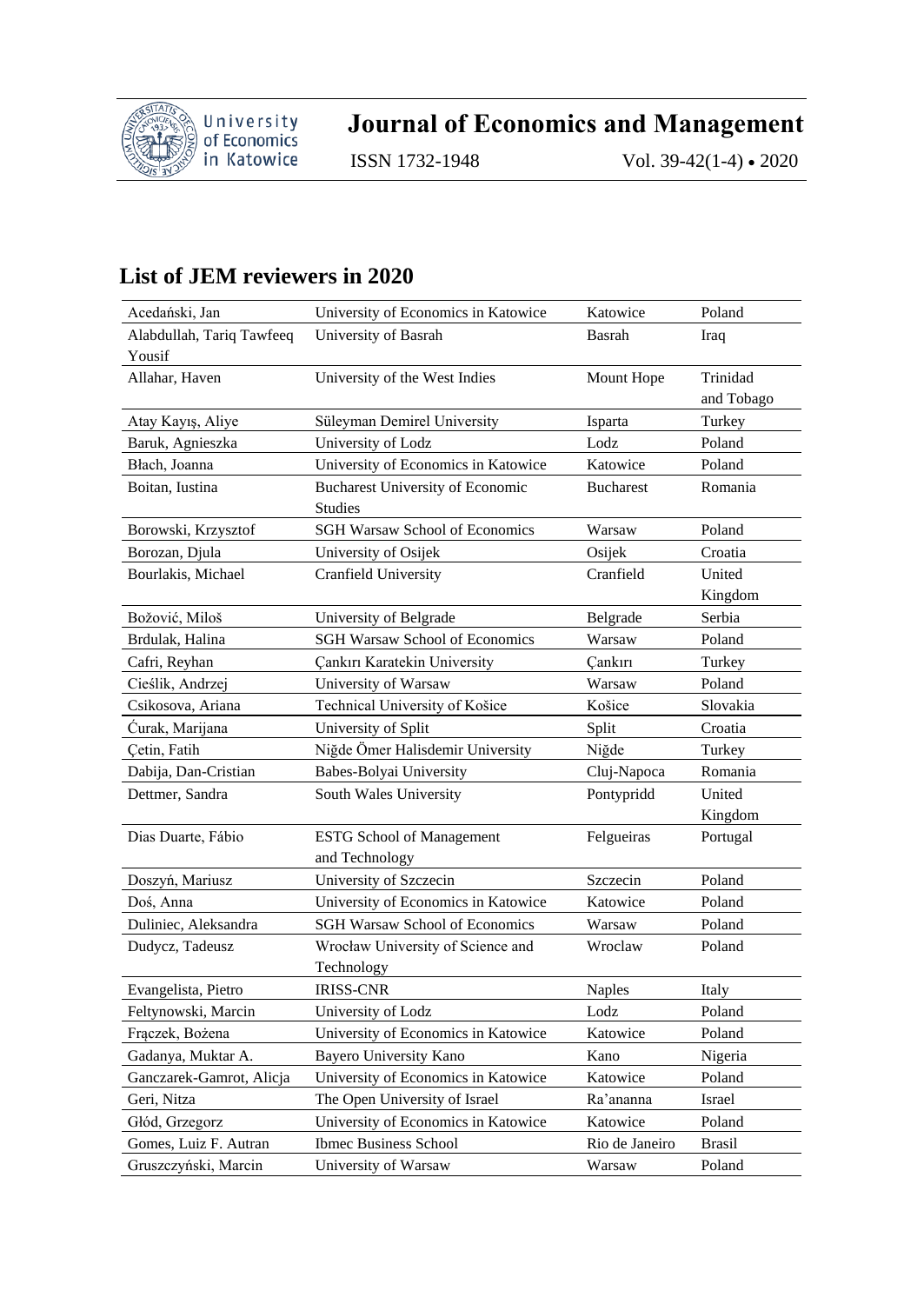(continued)

| van Heerden, Jan       | University of Pretoria                  | Pretoria        | South Africa         |
|------------------------|-----------------------------------------|-----------------|----------------------|
| Hegerty, Scott         | Northeastern Illinois University        | Chicago, IL     | <b>United States</b> |
| Herman, Emilia         | University of Medicine, Pharmacy,       | Tîrgu Mureş     | Romania              |
|                        | Sciences and Technology of Tîrgu Mureș  |                 |                      |
| Hernes, Marcin         | Wroclaw University of Economics         | Wroclaw         | Poland               |
|                        | and Business                            |                 |                      |
| Hofbauer, Günter       | Technische Hochschule Ingolstadt        | Ingolstadt      | Germany              |
| Ingram, Tomasz         | University of Economics in Katowice     | Katowice        | Poland               |
| Jackowicz, Krzysztof   | Kozminski University                    | Warsaw          | Poland               |
| Kastrati, Albulenë     | <b>AAB</b> University                   | Pristina        | Kosovo               |
| Klezl, Vojtech         | Örebro University                       | Orebro          | Sweden               |
| Kliber, Paweł          | Poznań University of Economics          | Poznań          | Poland               |
|                        | and Business                            |                 |                      |
| Klimontowicz, Monika   | University of Economics in Katowice     | Katowice        | Poland               |
| Kocollari, Ulpiana     | University of Modena and Reggio Emilia  | Modena and      | Italy                |
|                        |                                         | Reggio Emilia   |                      |
| Kończak, Grzegorz      | University of Economics in Katowice     | Katowice        | Poland               |
| Kose, Utku             | Süleyman Demirel University             | Isparta         | Turkey               |
| Krężołek, Dominik      | University of Economics in Katowice     | Katowice        | Poland               |
| Kucharski, Rafał       | University of Economics in Katowice     | Katowice        | Poland               |
| Kwiatkowski, Eugeniusz | University of Lodz                      | Lodz            | Poland               |
| Lai, Chih-Fang         | Soochow University                      | Soochow         | Taiwan               |
| Larios Hernández,      | University of Anáhuac                   | Huixquilucan de | Mexico               |
| Guillermo Jesús        |                                         | Degollado and   |                      |
|                        |                                         | Mexico City     |                      |
| Law, Rob               | The Hong Kong Polytechnic University    | Hong Kong       | China                |
| Lewandowski, Michał    | <b>SGH Warsaw School of Economics</b>   | Warsaw          | Poland               |
| Li, Gang               | Deakin University                       | Melbourne       | Australia            |
| Lobontiu, Gabriela     | Technical University of Cluj-Napoca     | Cluj-Napoca     | Romania              |
| Lukášová, Růžena       | Masaryk University                      | Brno            | Czech                |
|                        |                                         |                 | Republic             |
| Lundberg, Hans         | Ibero-American University               | Mexico City     | Mexico               |
| Łozowicka, Anna        | Poznań University of Economics          | Poznań          | Poland               |
|                        | and Business                            |                 |                      |
| Maruszewska, Ewa Wanda | University of Economics in Katowice     | Katowice        | Poland               |
| Messacar, Derek        | <b>Statistics Canada and Memorial</b>   | St. John's      | Canada               |
|                        | University of Newfoundland              |                 |                      |
| Michalski, Rajmund     | Polish Academy of Sciences              | Warsaw          | Poland               |
| Miłaszewicz, Danuta    | University of Szczecin                  | Szczecin        | Poland               |
| Mullins, Roisin        | University of Wales Trinity Saint David | Swansea         | United               |
|                        |                                         |                 | Kingdom              |
| Nagaj, Rafał           | University of Szczecin                  | Szczecin        | Poland               |
| Nowak, Marta           | Wroclaw University of Economics and     | Wroclaw         | Poland               |
|                        | <b>Business</b>                         |                 |                      |
| Özgen, Pelin           | <b>Atılım University</b>                | Ankara          | Turkey               |
| Papaj, Tomasz          | University of Economics in Katowice     | Katowice        | Poland               |
| Parjanen, Satu         | Lappeenranta University of Technology   | Lappeenranta    | Finland              |
| Pattarin, Francesco    | University of Modena and Reggio Emilia  | Modena and      | Italy                |
|                        |                                         | Reggio Emilia   |                      |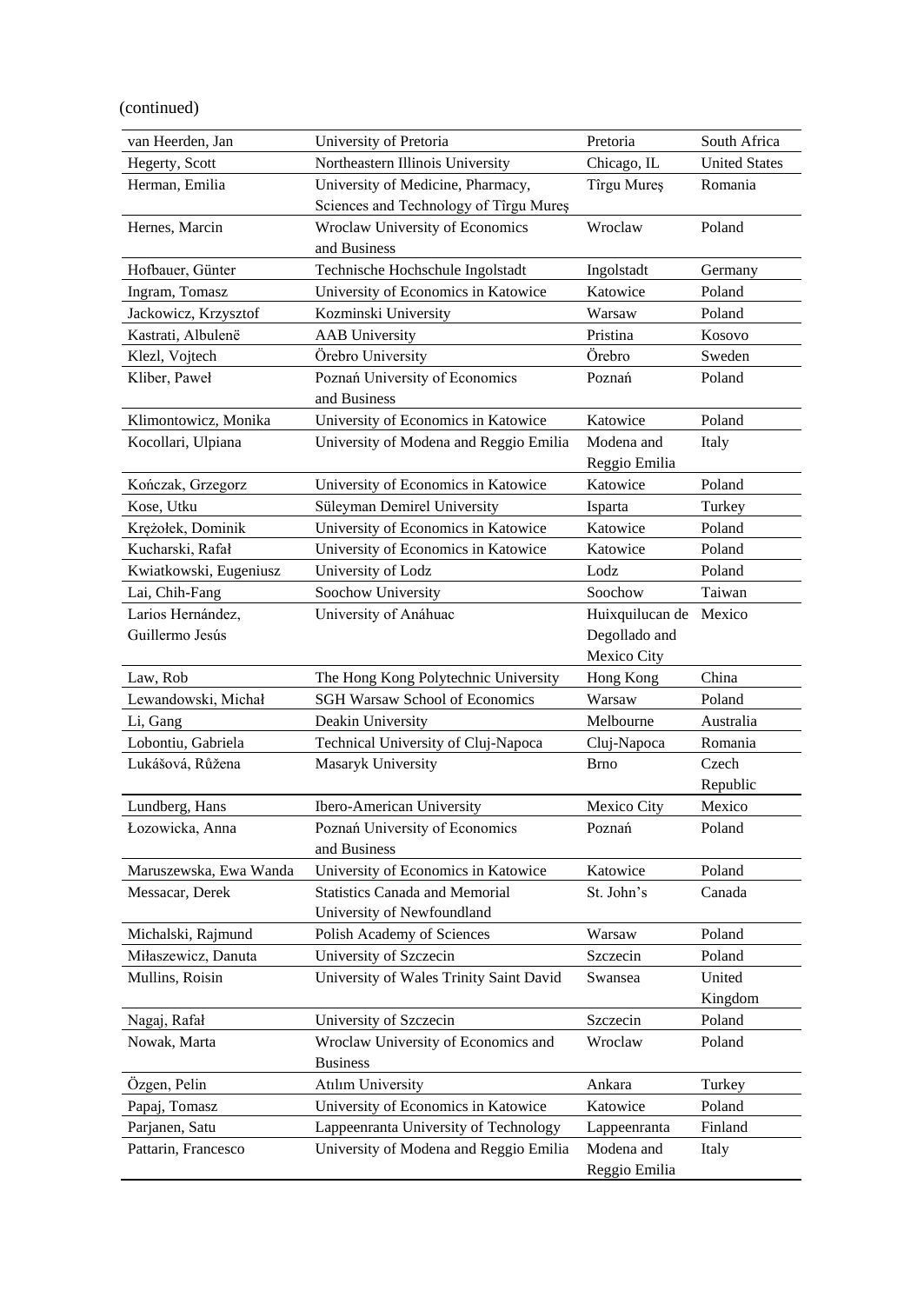(continued)

| Pavić Kramarić, Tomislava | University of Split                             | Split           | Croatia              |
|---------------------------|-------------------------------------------------|-----------------|----------------------|
| Pellegrini, Massimiliano  | University of Rome Tor Vergata                  | Rome            | Italy                |
| Pfajfar, Gregor           | University of Ljubljana                         | Ljubljana       | Slovenia             |
| Pietrucha, Jacek          | University of Economics in Katowice             | Katowice        | Poland               |
| Pipień, Mateusz           | Cracow University of Economics                  | Cracow          | Poland               |
| Próchniak, Mariusz        | <b>SGH Warsaw School of Economics</b>           | Warsaw          | Poland               |
| Przybylska-Mazur,         | University of Economics in Katowice             | Katowice        | Poland               |
| Agnieszka                 |                                                 |                 |                      |
| Raczkowski, Konrad        | University of Social Sciences in Warsaw         | Warsaw          | Poland               |
| Refalo, James             | California State University                     | Los Angeles     | <b>United States</b> |
| Reisinger, Adrienn        | Széchenyi István University                     | Győr            | Hungary              |
| Ropega, Jarosław          | University of Lodz                              | Lodz            | Poland               |
| Santiago, Joanna          | <b>Lisbon School of Economics</b>               | Lisbon          | Portugal             |
|                           | & Management                                    |                 |                      |
| Santoro, Lodovico         | <b>IRISS</b> - National Research Council        | <b>Naples</b>   | Italy                |
|                           | (CNR)                                           |                 |                      |
| Santos, José              | <b>Lisbon School of Economics</b>               | Lisbon          | Portugal             |
|                           | & Management                                    |                 |                      |
| Schuh, Arnold             | Vienna University of Economics                  | Vienna          | Austria              |
|                           | and Business                                    |                 |                      |
| Segreto, Luciano          | University of Florence                          | Florence        | Italy                |
| Siew Peng, Lee            | Universiti Tunku Abdul Rahman                   | Kampar and      | Malaysia             |
|                           |                                                 | Sungai Long     |                      |
| Skórska, Anna             | University of Economics in Katowice             | Katowice        | Poland               |
| Sobczak, Andrzej          | <b>SGH Warsaw School of Economics</b>           | Warsaw          | Poland               |
| Sohn, Werner              | Berlin School of Economics and Law              | Berlin          | Germany              |
| Sokołowski, Andrzej       | Cracow University of Economics                  | Cracow          | Poland               |
| Sołek-Borowska, Celina    | <b>SGH Warsaw School of Economics</b>           | Warsaw          | Poland               |
| Sołtysik-Piorunkiewicz,   | University of Economics in Katowice             | Katowice        | Poland               |
| Anna                      |                                                 |                 |                      |
| Spałek, Seweryn           | Silesian University of Technology               | Gliwice         | Poland               |
| Spotorno, Lucia           | Università Bocconi                              | Milan           | Italy                |
| Springer, Reiner          | Vienna University of Economics and              | Vienna          | Austria              |
|                           | <b>Business</b>                                 |                 |                      |
| Stempel, Christiane       | University of Hagen                             | Hagen           | Germany              |
| Stiller, Wojciech         | Berlin School of Economics and Law              | Berlin          | Germany              |
| Swiatkiewicz, Olgierd     | IPS - Polytechnic Institute of Setúbal          | Setúbal         | Portugal             |
| Szustak, Grażyna          | University of Economics in Katowice             | Katowice        | Poland               |
| Świerczyńska-Kaczor,      | University of Lodz                              | Lodz            | Poland               |
| Urszula                   |                                                 |                 |                      |
| Škrinjarić, Tihana        | University of Zagreb                            | Zagreb          | Croatia              |
| Titko, Jelena             | Riga Technical University                       | Riga            | Latvia               |
| Toçi, Valentin            | University of Prishtina                         | Prishtina       | Kosovo               |
| Travica, Bob              | University of Manitoba                          | Winnipeg        | Canada               |
| Üçdoğruk Gürel, Yeşim     | Dokuz Eylül University                          | Izmir           | Turkey               |
| Wątróbski, Jarosław       | Szczecin University                             | Szczecin        | Poland               |
| Vasary, Viktoria          | Research Institute of Agricultural<br>Economics | <b>Budapest</b> | Hungary              |